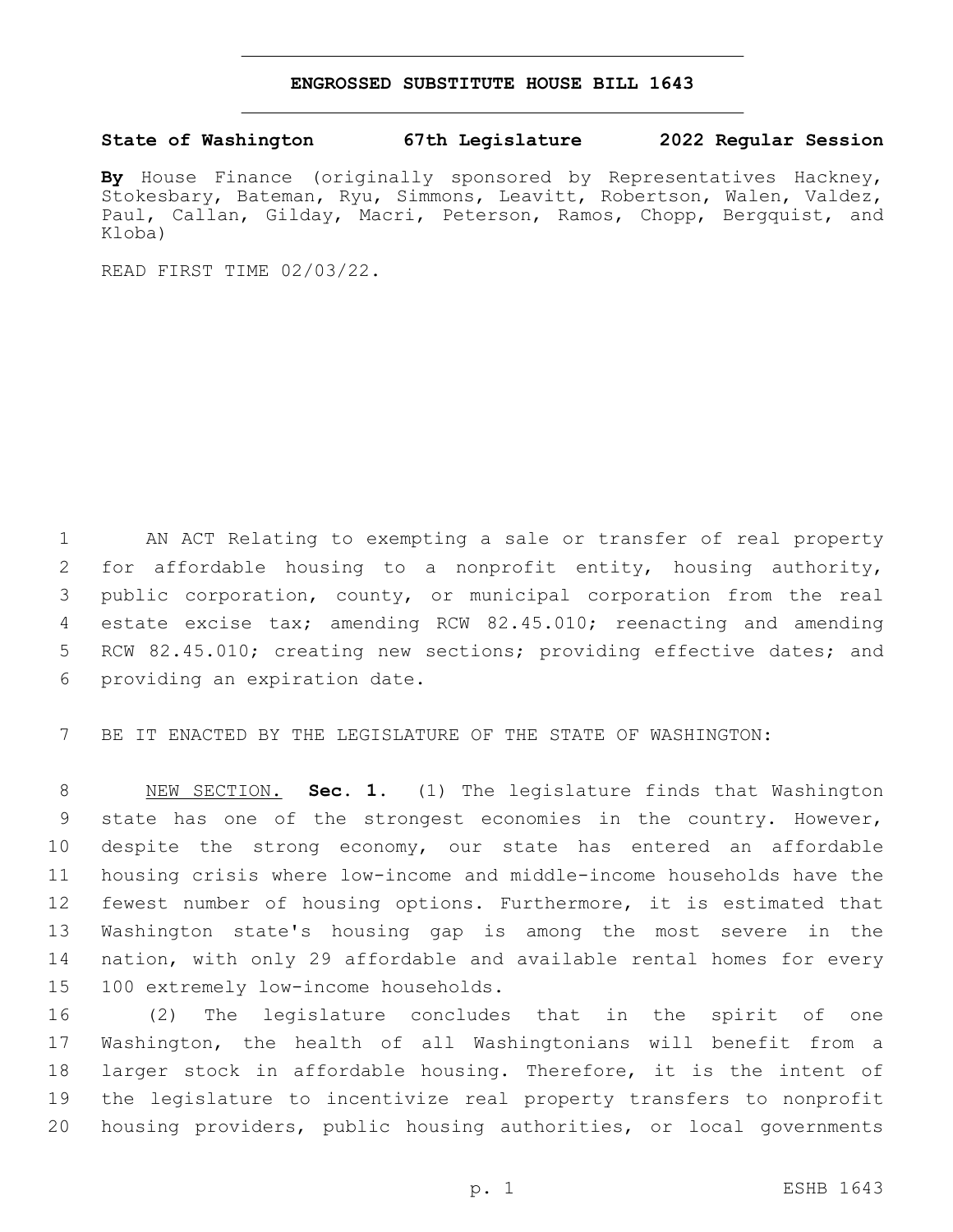to increase the availability of affordable housing for low-income 2 Washingtonians.

 NEW SECTION. **Sec. 2.** (1) This section is the tax preference performance statement for the tax preferences in sections 3 and 4, chapter . . ., Laws of 2022 (sections 3 and 4 of this act). This performance statement is only intended to be used for subsequent evaluation of the tax preferences. It is not intended to create a private right of action by any party or be used to determine eligibility for preferential tax treatment.

 (2) The legislature categorizes this tax preference as one intended to induce certain designated behavior by taxpayers, as 12 indicated in RCW 82.32.808(2)(a).

 (3) It is the legislature's specific public policy objective to encourage sales or transfers of real property to nonprofit entities, housing authorities, or public corporations that intend to use the transferred property for rental housing for low-income persons.

 (4) If a review finds that the number of sales or transfers of real property to qualified entities has not increased, then the legislature intends to repeal the expiration date of the tax 20 preference.

 (5) In order to obtain the data necessary to perform the review in subsection (4) of this section, the joint legislative audit and review committee may refer to any available data source, including the transfer or sale of properties reported by county records.

 **Sec. 3.** RCW 82.45.010 and 2019 c 424 s 3, 2019 c 390 s 10, and 2019 c 385 s 2 are each reenacted and amended to read as follows:

 (1) As used in this chapter, the term "sale" has its ordinary meaning and includes any conveyance, grant, assignment, quitclaim, or 29 transfer of the ownership of or title to real property, including standing timber, or any estate or interest therein for a valuable consideration, and any contract for such conveyance, grant, assignment, quitclaim, or transfer, and any lease with an option to purchase real property, including standing timber, or any estate or interest therein or other contract under which possession of the property is given to the purchaser, or any other person at the purchaser's direction, and title to the property is retained by the vendor as security for the payment of the purchase price. The term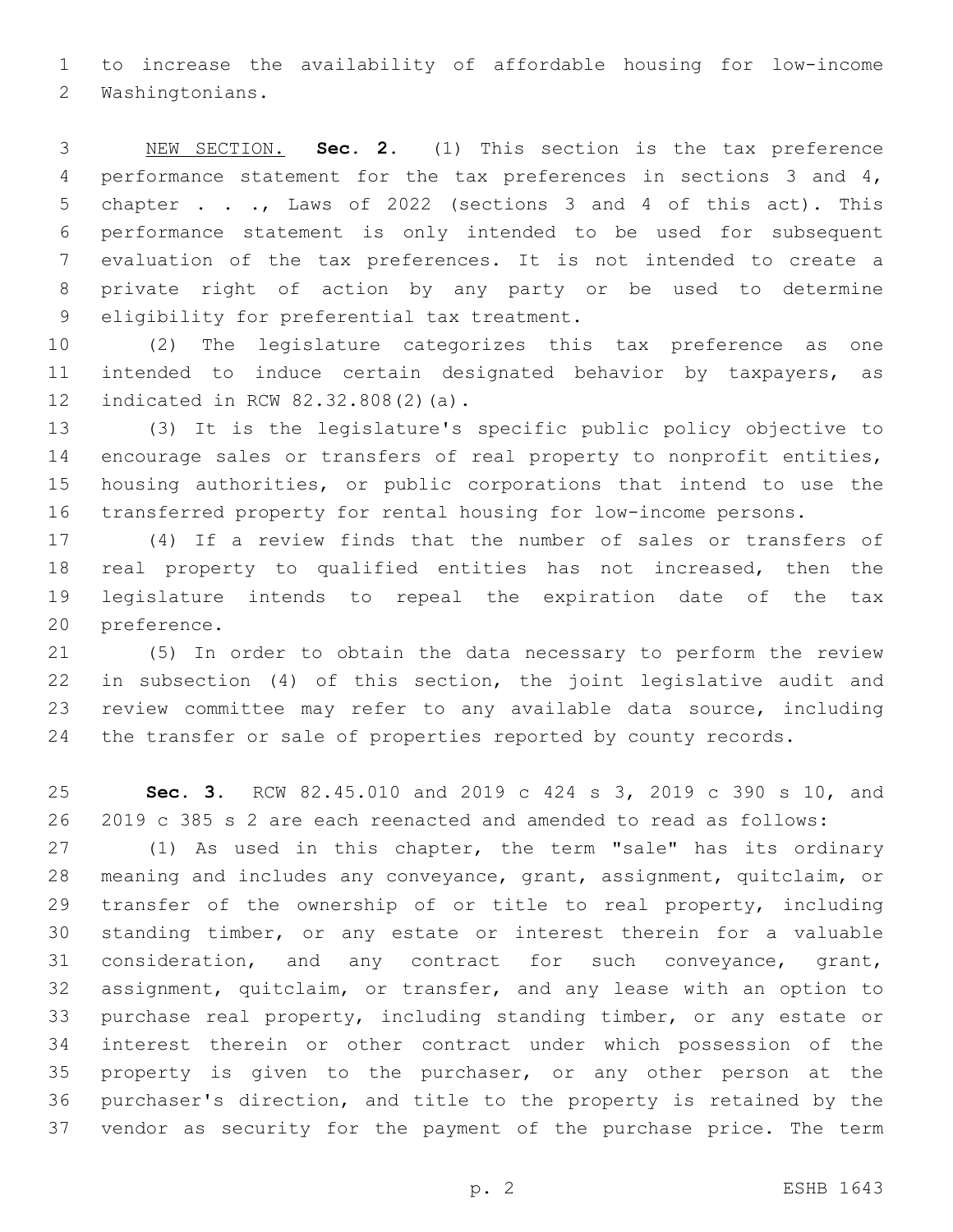also includes the grant, assignment, quitclaim, sale, or transfer of 2 improvements constructed upon leased land.

 (2)(a) The term "sale" also includes the transfer or acquisition within any thirty-six month period of a controlling interest in any entity with an interest in real property located in this state for a valuable consideration.6

 (b) For the sole purpose of determining whether, pursuant to the exercise of an option, a controlling interest was transferred or acquired within a thirty-six month period, the date that the option agreement was executed is the date on which the transfer or acquisition of the controlling interest is deemed to occur. For all 12 other purposes under this chapter, the date upon which the option is exercised is the date of the transfer or acquisition of the 14 controlling interest.

 (c) For purposes of this subsection, all acquisitions of persons acting in concert must be aggregated for purposes of determining whether a transfer or acquisition of a controlling interest has taken place. The department must adopt standards by rule to determine when persons are acting in concert. In adopting a rule for this purpose, 20 the department must consider the following:

 (i) Persons must be treated as acting in concert when they have a relationship with each other such that one person influences or controls the actions of another through common ownership; and

 (ii) When persons are not commonly owned or controlled, they must be treated as acting in concert only when the unity with which the purchasers have negotiated and will consummate the transfer of ownership interests supports a finding that they are acting as a single entity. If the acquisitions are completely independent, with each purchaser buying without regard to the identity of the other purchasers, then the acquisitions are considered separate 31 acquisitions.

(3) The term "sale" does not include:32

(a) A transfer by gift, devise, or inheritance.

 (b) A transfer by transfer on death deed, to the extent that it is not in satisfaction of a contractual obligation of the decedent 36 owed to the recipient of the property.

 (c) A transfer of any leasehold interest other than of the type 38 mentioned above.

 (d) A cancellation or forfeiture of a vendee's interest in a contract for the sale of real property, whether or not such contract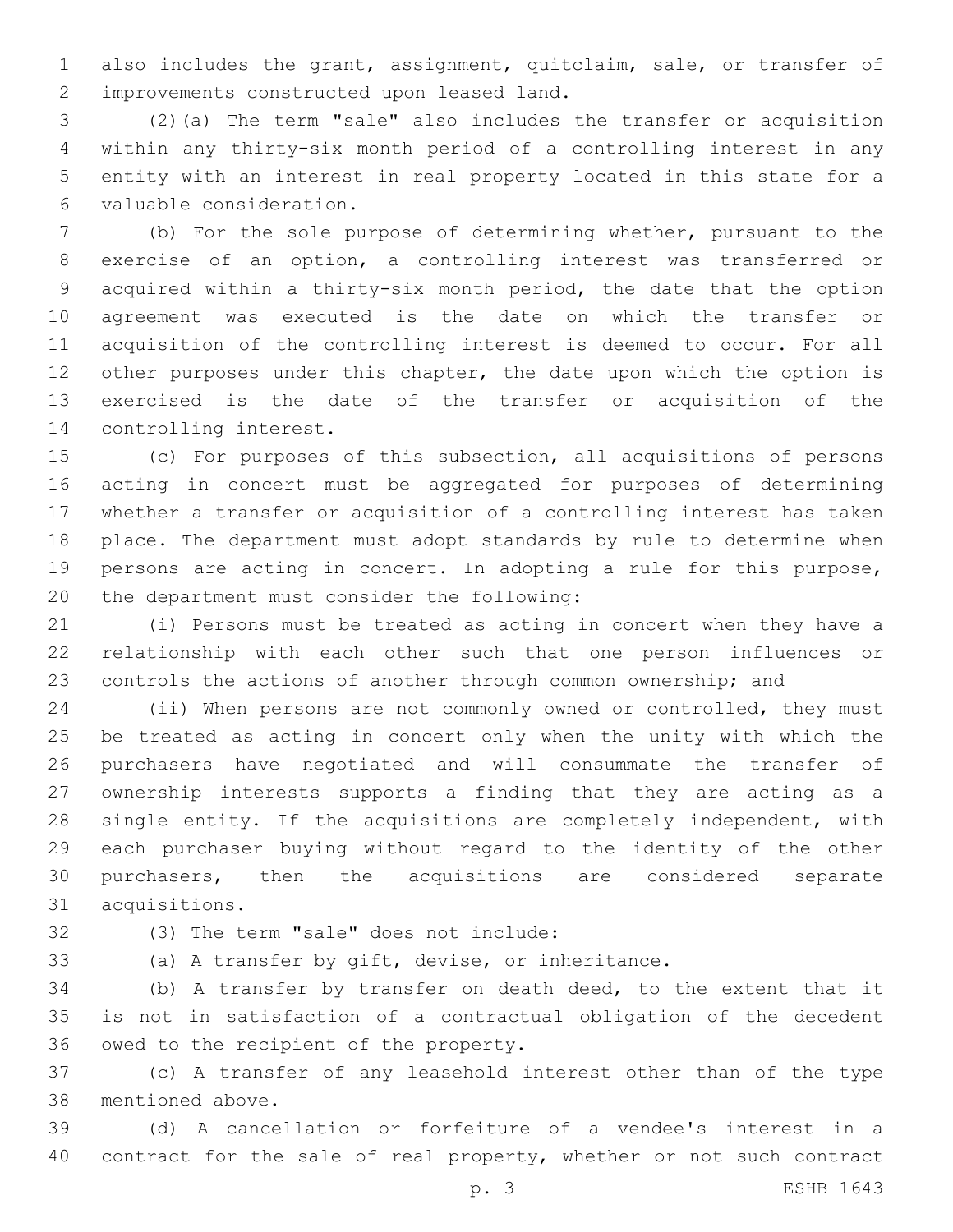contains a forfeiture clause, or deed in lieu of foreclosure of a 2 mortgage.

 (e) The partition of property by tenants in common by agreement 4 or as the result of a court decree.

 (f) The assignment of property or interest in property from one spouse or one domestic partner to the other spouse or other domestic partner in accordance with the terms of a decree of dissolution of marriage or state registered domestic partnership or in fulfillment 9 of a property settlement agreement.

 (g) The assignment or other transfer of a vendor's interest in a contract for the sale of real property, even though accompanied by a conveyance of the vendor's interest in the real property involved.

 (h) Transfers by appropriation or decree in condemnation proceedings brought by the United States, the state or any political 15 subdivision thereof, or a municipal corporation.

 (i) A mortgage or other transfer of an interest in real property merely to secure a debt, or the assignment thereof.

 (j) Any transfer or conveyance made pursuant to a deed of trust 19 or an order of sale by the court in any mortgage, deed of trust, or lien foreclosure proceeding or upon execution of a judgment, or deed in lieu of foreclosure to satisfy a mortgage or deed of trust.

 (k) A conveyance to the federal housing administration or veterans administration by an authorized mortgagee made pursuant to a contract of insurance or guaranty with the federal housing 25 administration or veterans administration.

 (l) A transfer in compliance with the terms of any lease or contract upon which the tax as imposed by this chapter has been paid or where the lease or contract was entered into prior to the date 29 this tax was first imposed.

(m) The sale of any grave or lot in an established cemetery.

 (n) A sale by the United States, this state or any political subdivision thereof, or a municipal corporation of this state.

 (o) A sale to a regional transit authority or public corporation under RCW 81.112.320 under a sale/leaseback agreement under RCW 35 81.112.300.

 (p) A transfer of real property, however effected, if it consists of a mere change in identity or form of ownership of an entity where there is no change in the beneficial ownership. These include transfers to a corporation or partnership which is wholly owned by the transferor and/or the transferor's spouse or domestic partner or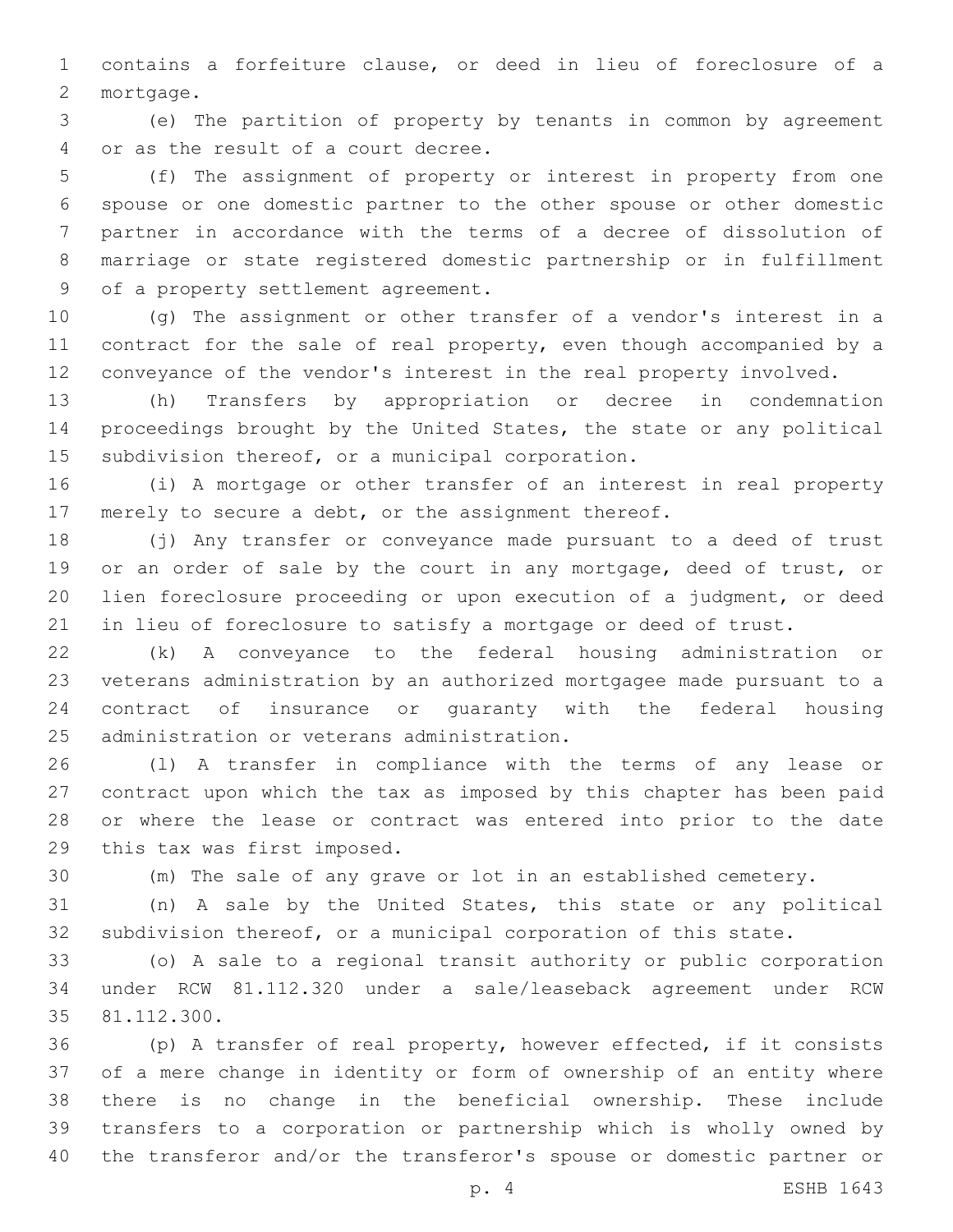children of the transferor or the transferor's spouse or domestic partner. However, if thereafter such transferee corporation or partnership voluntarily transfers such real property, or such transferor, spouse or domestic partner, or children of the transferor or the transferor's spouse or domestic partner voluntarily transfer stock in the transferee corporation or interest in the transferee partnership capital, as the case may be, to other than (i) the transferor and/or the transferor's spouse or domestic partner or children of the transferor or the transferor's spouse or domestic partner, (ii) a trust having the transferor and/or the transferor's spouse or domestic partner or children of the transferor or the transferor's spouse or domestic partner as the only beneficiaries at the time of the transfer to the trust, or (iii) a corporation or partnership wholly owned by the original transferor and/or the transferor's spouse or domestic partner or children of the transferor 16 or the transferor's spouse or domestic partner, within three years of the original transfer to which this exemption applies, and the tax on the subsequent transfer has not been paid within sixty days of becoming due, excise taxes become due and payable on the original 20 transfer as otherwise provided by law.

 (q)(i) A transfer that for federal income tax purposes does not involve the recognition of gain or loss for entity formation, liquidation or dissolution, and reorganization, including but not limited to nonrecognition of gain or loss because of application of 26 U.S.C. Sec. 332, 337, 351, 368(a)(1), 721, or 731 of the internal 26 revenue code of 1986, as amended.

 (ii) However, the transfer described in (q)(i) of this subsection cannot be preceded or followed within a thirty-six month period by another transfer or series of transfers, that, when combined with the otherwise exempt transfer or transfers described in (q)(i) of this subsection, results in the transfer of a controlling interest in the entity for valuable consideration, and in which one or more persons previously holding a controlling interest in the entity receive cash or property in exchange for any interest the person or persons acting in concert hold in the entity. This subsection (3)(q)(ii) does not apply to that part of the transfer involving property received that is the real property interest that the person or persons originally contributed to the entity or when one or more persons who did not contribute real property or belong to the entity at a time when real property was purchased receive cash or personal property in exchange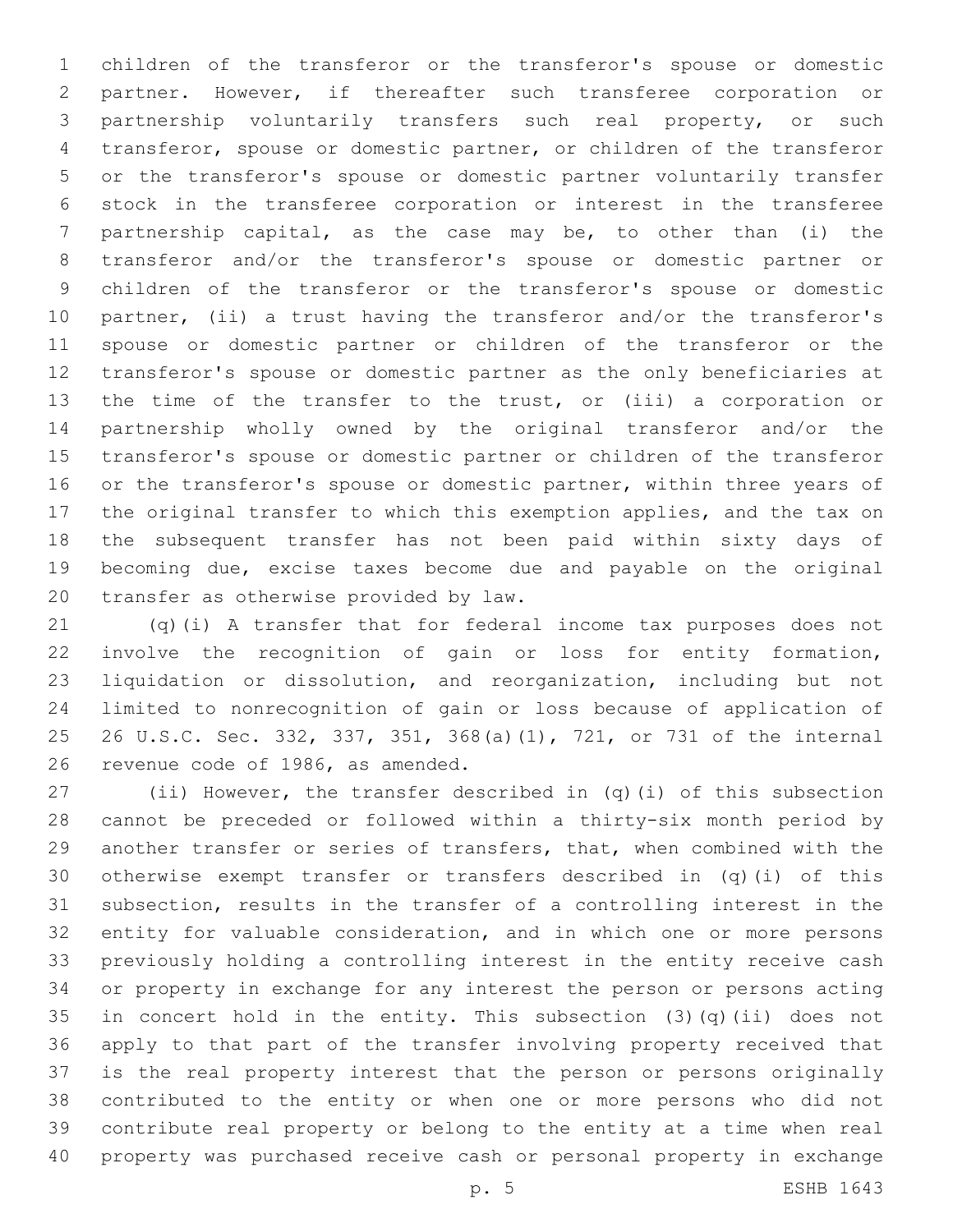for that person or persons' interest in the entity. The real estate excise tax under this subsection (3)(q)(ii) is imposed upon the person or persons who previously held a controlling interest in the 4 entity.

 (r) A qualified sale of a manufactured/mobile home community, as defined in RCW 59.20.030.6

 (s)(i) A transfer of a qualified low-income housing development or controlling interest in a qualified low-income housing development, unless, due to noncompliance with federal statutory requirements, the seller is subject to recapture, in whole or in part, of its allocated federal low-income housing tax credits within 12 the four years prior to the date of transfer.

 (ii) For purposes of this subsection (3)(s), "qualified low- income housing development" means real property and improvements in 15 respect to which the seller or, in the case of a transfer of a controlling interest, the owner or beneficial owner, was allocated federal low-income housing tax credits authorized under 26 U.S.C. Sec. 42 or successor statute, by the Washington state housing finance commission or successor state-authorized tax credit allocating 20 agency.

 (iii) This subsection (3)(s) does not apply to transfers of a qualified low-income housing development or controlling interest in a qualified low-income housing development occurring on or after July 24 1, 2035.

 (iv) The Washington state housing finance commission, in consultation with the department, must gather data on: (A) The fiscal savings, if any, accruing to transferees as a result of the exemption 28 provided in this subsection  $(3)(s)$ ;  $(B)$  the extent to which transferors of qualified low-income housing developments receive consideration, including any assumption of debt, as part of a 31 transfer subject to the exemption provided in this subsection (3)(s); and (C) the continued use of the property for low-income housing. The Washington state housing finance commission must provide this information to the joint legislative audit and review committee. The committee must conduct a review of the tax preference created under this subsection (3)(s) in calendar year 2033, as required under 37 chapter 43.136 RCW.

 (t)(i) A qualified transfer of residential property by a legal representative of a person with developmental disabilities to a qualified entity subject to the following conditions: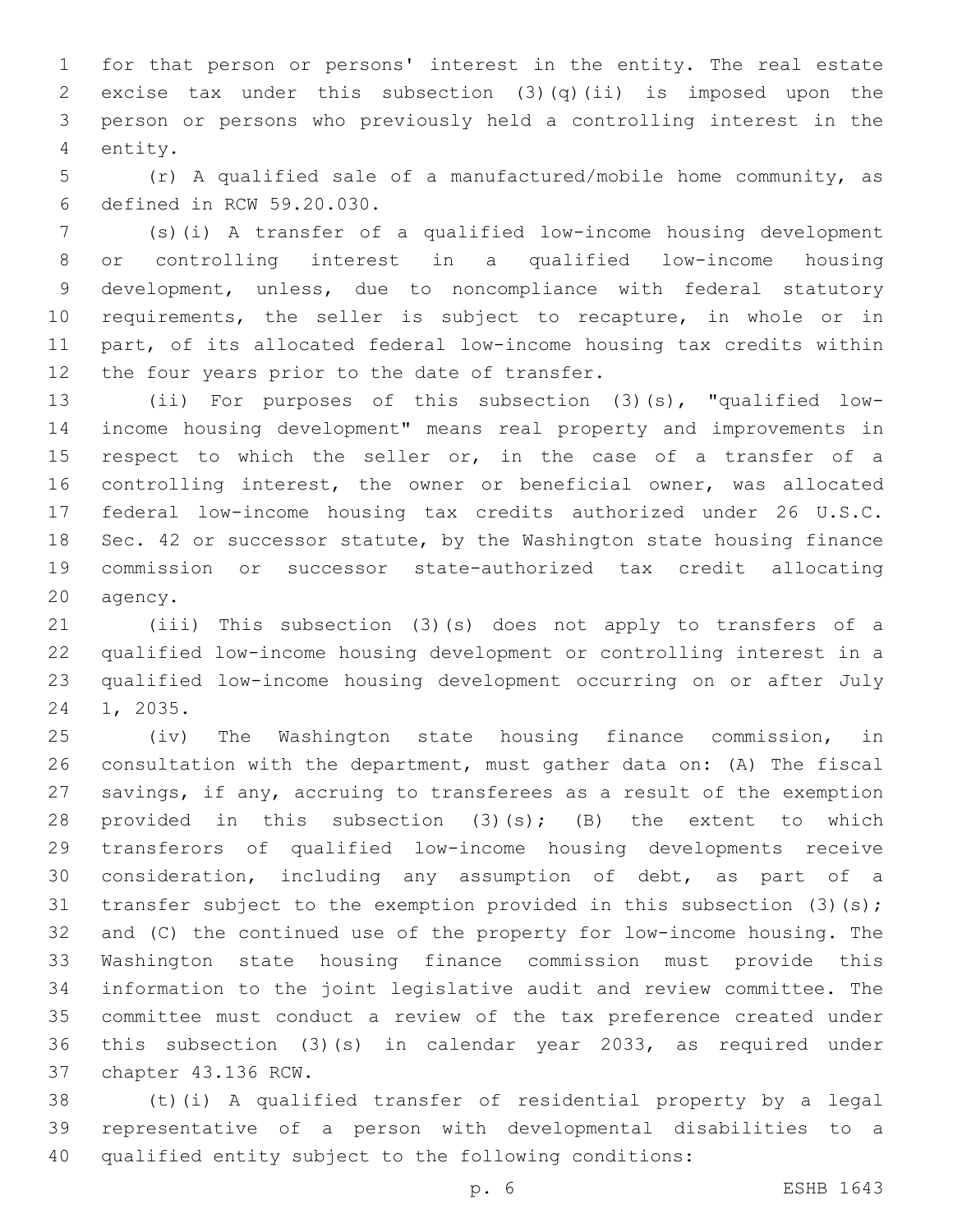(A) The adult child with developmental disabilities of the transferor of the residential property must be allowed to reside in the residence or successor property so long as the placement is safe and appropriate as determined by the department of social and health 5 services;

 (B) The title to the residential property is conveyed without the receipt of consideration by the legal representative of a person with 8 developmental disabilities to a qualified entity;

 (C) The residential property must have no more than four living 10 units located on it; and

 (D) The residential property transferred must remain in continued use for fifty years by the qualified entity as supported living for persons with developmental disabilities by the qualified entity or successor entity. If the qualified entity sells or otherwise conveys ownership of the residential property the proceeds of the sale or conveyance must be used to acquire similar residential property and such similar residential property must be considered the successor for continued use. The property will not be considered in continued use if the department of social and health services finds that the property has failed, after a reasonable time to remedy, to meet any health and safety statutory or regulatory requirements. If the department of social and health services determines that the property fails to meet the requirements for continued use, the department of social and health services must notify the department and the real estate excise tax based on the value of the property at the time of the transfer into use as residential property for persons with developmental disabilities becomes immediately due and payable by the qualified entity. The tax due is not subject to penalties, fees, or 29 interest under this title.

 (ii) For the purposes of this subsection (3)(t) the definitions 31 in RCW 71A.10.020 apply.

32 (iii) A "qualified entity" is:

 (A) A nonprofit organization under Title 26 U.S.C. Sec. 501(c)(3) of the federal internal revenue code of 1986, as amended, as of June 7, 2018, or a subsidiary under the same taxpayer identification number that provides residential supported living for persons with 37 developmental disabilities; or

 (B) A nonprofit adult family home, as defined in RCW 70.128.010, that exclusively serves persons with developmental disabilities.

p. 7 ESHB 1643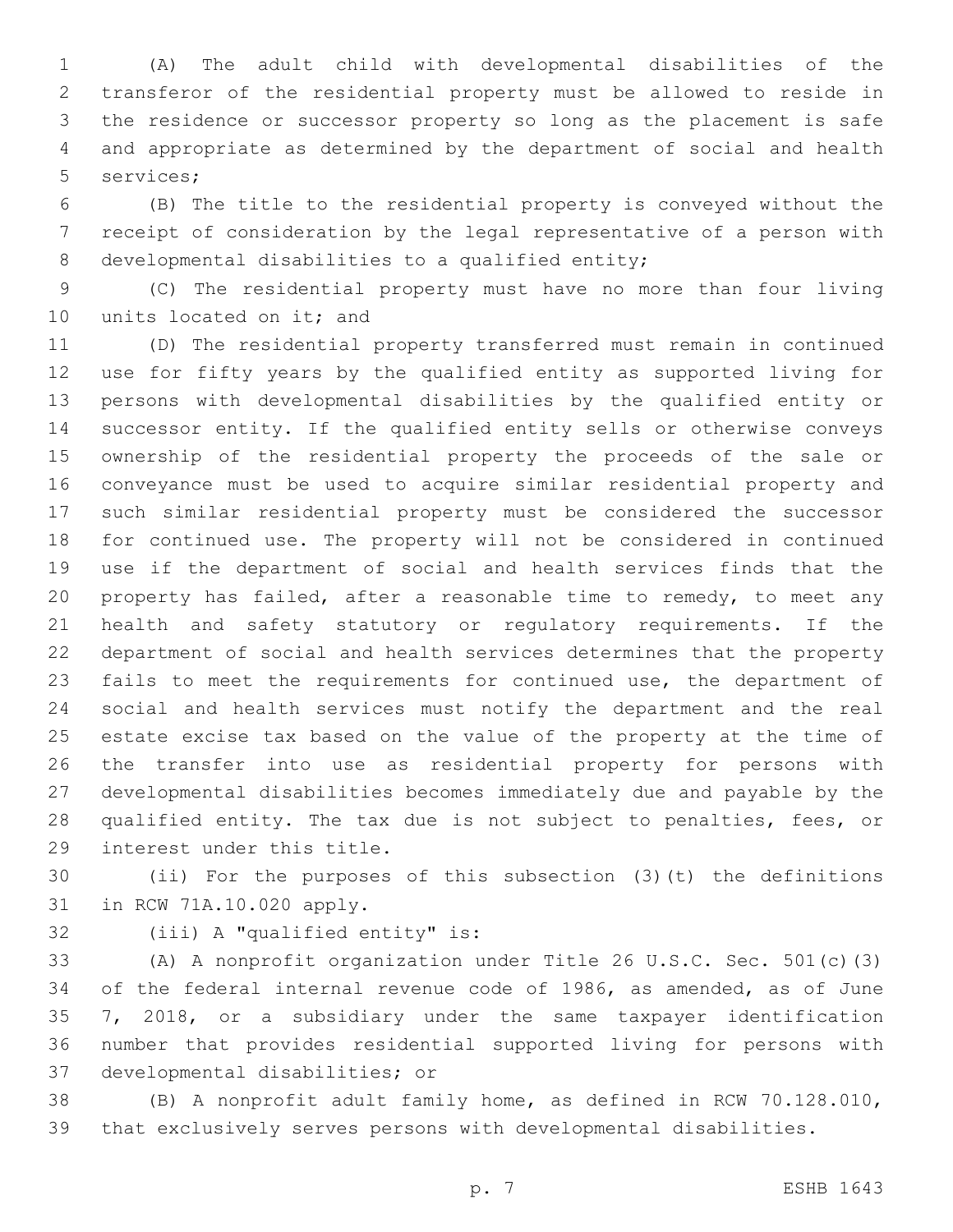(iv) In order to receive an exemption under this subsection (3)(t) an affidavit must be submitted by the transferor of the residential property and must include a copy of the transfer agreement and any other documentation as required by the department.

 (u)(i) The sale by an affordable homeownership facilitator of self-help housing to a low-income household. ((The definitions in section 2 of this act apply to this subsection.))

 (ii) The definitions in this subsection (3)(u) apply to this subsection (3)(u) unless the context clearly requires otherwise.

 (A) "Affordable homeownership facilitator" means a nonprofit community or neighborhood-based organization that is exempt from income tax under Title 26 U.S.C. Sec. 501(c) of the internal revenue code of 1986, as amended, as of October 1, 2019, and that is the 14 developer of self-help housing.

 (B) "Low-income" means household income as defined by the department, provided that the definition may not exceed eighty percent of median household income, adjusted for household size, for 18 the county in which the dwelling is located.

 (C) "Self-help housing" means dwelling residences provided for ownership by low-income individuals and families whose ownership requirement includes labor participation. "Self-help housing" does not include residential rental housing provided on a commercial basis 23 to the general public.

 (v)(i) A sale or transfer of real property to a qualifying grantee that uses the property for housing for low-income persons and 26 receives or otherwise qualifies the property for an exemption from 27 real and personal property taxes under RCW 84.36.560, 84.36.049, 35.82.210, 35.21.755, or 84.36.010. For purposes of this subsection (3)(v), "qualifying grantee" means a nonprofit entity as defined in RCW 84.36.560, a nonprofit entity or qualified cooperative association as defined in RCW 84.36.049, a housing authority created under RCW 35.82.030 or 35.82.300, a public corporation established under RCW 35.21.660 or 35.21.730, or a county or municipal corporation. A qualifying grantee that is a county or municipal 35 corporation must record a covenant at the time of transfer that prohibits using the property for any purpose other than for low- income housing for a period of at least 10 years. At a minimum, the covenant must address price restrictions and household income limits for the low-income housing. A qualifying grantee must comply with the requirements described in (v)(i)(A), (B), or (C) of this subsection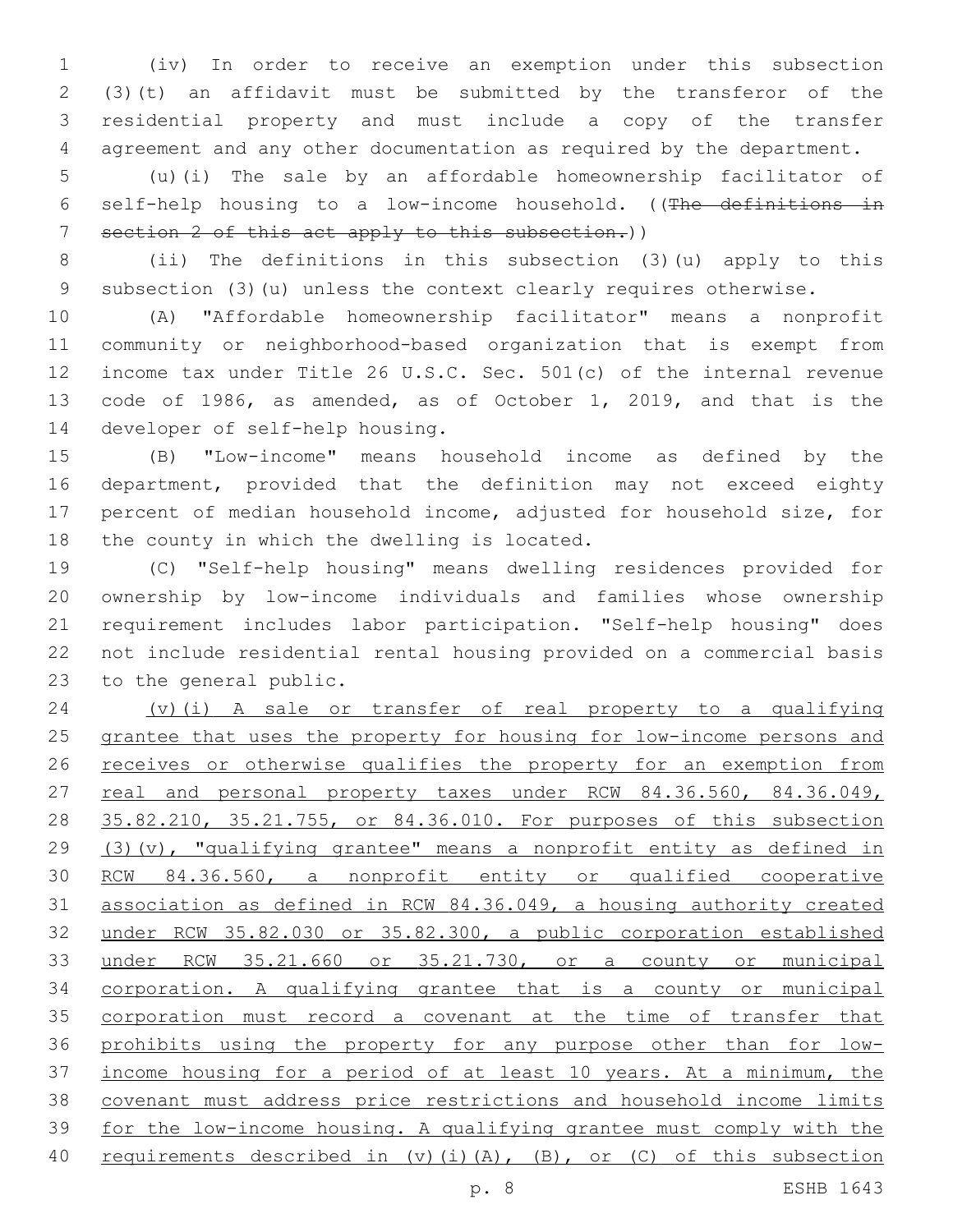and must also certify, by affidavit at the time of sale or transfer, 2 that it intends to comply with those requirements. (A) If the qualifying grantee intends to operate existing housing on the property, within one year of the sale or transfer: (I) The qualifying grantee must receive or qualify the property for a tax exemption under RCW 84.36.560, 84.36.049, 35.82.210, 35.21.755, or 84.36.010; and (II) The property must be used as housing for low-income persons. (B) If the qualifying grantee intends to develop new housing on the site, within five years of the sale or transfer: (I) The qualifying grantee must receive or qualify the property for a tax exemption under RCW 84.36.560, 84.36.049, 13 35.82.210, 35.21.755, or 84.36.010; and (II) The property must be used as housing for low-income persons. (C) If the qualifying grantee intends to substantially 16 rehabilitate the premises as defined in RCW 59.18.200, within three years: (I) The qualifying grantee must receive or qualify the property for a tax exemption under RCW 84.36.560, 84.36.049, 35.82.210, 35.21.755, or 84.36.010; and 21 (II) The property must be used as housing for low-income persons. (ii) If the qualifying grantee fails to satisfy the requirements 23 described in (v)(i)(A), (B), or (C) of this subsection, within the 24 timelines described in (v)(i)(A), (B), or (C) of this subsection, the qualifying grantee must pay the tax that would have otherwise been 26 due at the time of initial transfer, plus interest calculated from the date of initial transfer pursuant to RCW 82.32.050. (iii) If a qualifying grantee transfers the property to a different qualifying grantee within the original timelines described 30 in (v)(i)(A), (B), or (C) of this subsection, neither the original qualifying grantee nor the new qualifying grantee is required to pay the tax, so long as the new qualifying grantee satisfies the 33 requirements as described in (v)(i)(A), (B), or (C) of this subsection within the exemption period of the initial transfer. If the new qualifying grantee fails to satisfy the requirements 36 described in  $(v)$  (i)(A), (B), or (C) of this subsection, only the new qualifying grantee is liable for the payment of taxes required by (v)(ii) of this subsection. There is no limit on the number of transfers between qualifying grantees within the original timelines.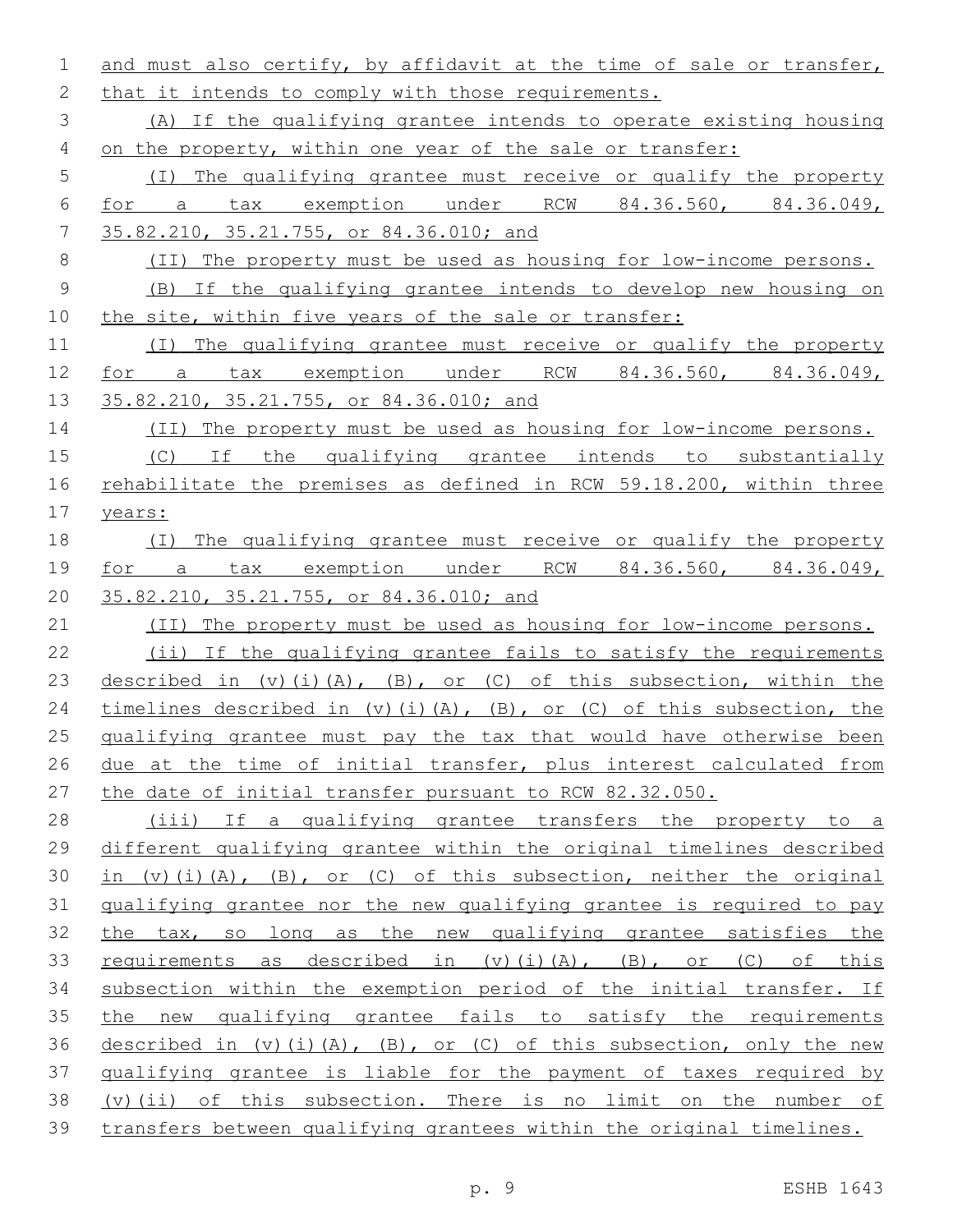| 1 (iv) Each affidavit must be filed with the department upon             |
|--------------------------------------------------------------------------|
| 2 completion of the sale or transfer of property, including transfers    |
| 3 from a qualifying grantee to a different qualifying grantee. The       |
| 4 qualifying grantee must provide proof to the department as required    |
| 5 by the department once the requirements as described in $(v)$ (i) (A), |
| 6 (B), or (C) of this subsection have been satisfied.                    |

 **Sec. 4.** RCW 82.45.010 and 2019 c 424 s 3 are each amended to 8 read as follows:

 (1) As used in this chapter, the term "sale" has its ordinary meaning and includes any conveyance, grant, assignment, quitclaim, or 11 transfer of the ownership of or title to real property, including standing timber, or any estate or interest therein for a valuable 13 consideration, and any contract for such conveyance, grant, 14 assignment, quitclaim, or transfer, and any lease with an option to purchase real property, including standing timber, or any estate or interest therein or other contract under which possession of the 17 property is given to the purchaser, or any other person at the purchaser's direction, and title to the property is retained by the vendor as security for the payment of the purchase price. The term also includes the grant, assignment, quitclaim, sale, or transfer of 21 improvements constructed upon leased land.

 (2)(a) The term "sale" also includes the transfer or acquisition within any thirty-six month period of a controlling interest in any entity with an interest in real property located in this state for a 25 valuable consideration.

 (b) For the sole purpose of determining whether, pursuant to the exercise of an option, a controlling interest was transferred or acquired within a thirty-six month period, the date that the option agreement was executed is the date on which the transfer or acquisition of the controlling interest is deemed to occur. For all other purposes under this chapter, the date upon which the option is exercised is the date of the transfer or acquisition of the 33 controlling interest.

 (c) For purposes of this subsection, all acquisitions of persons acting in concert must be aggregated for purposes of determining whether a transfer or acquisition of a controlling interest has taken place. The department must adopt standards by rule to determine when persons are acting in concert. In adopting a rule for this purpose, 39 the department must consider the following: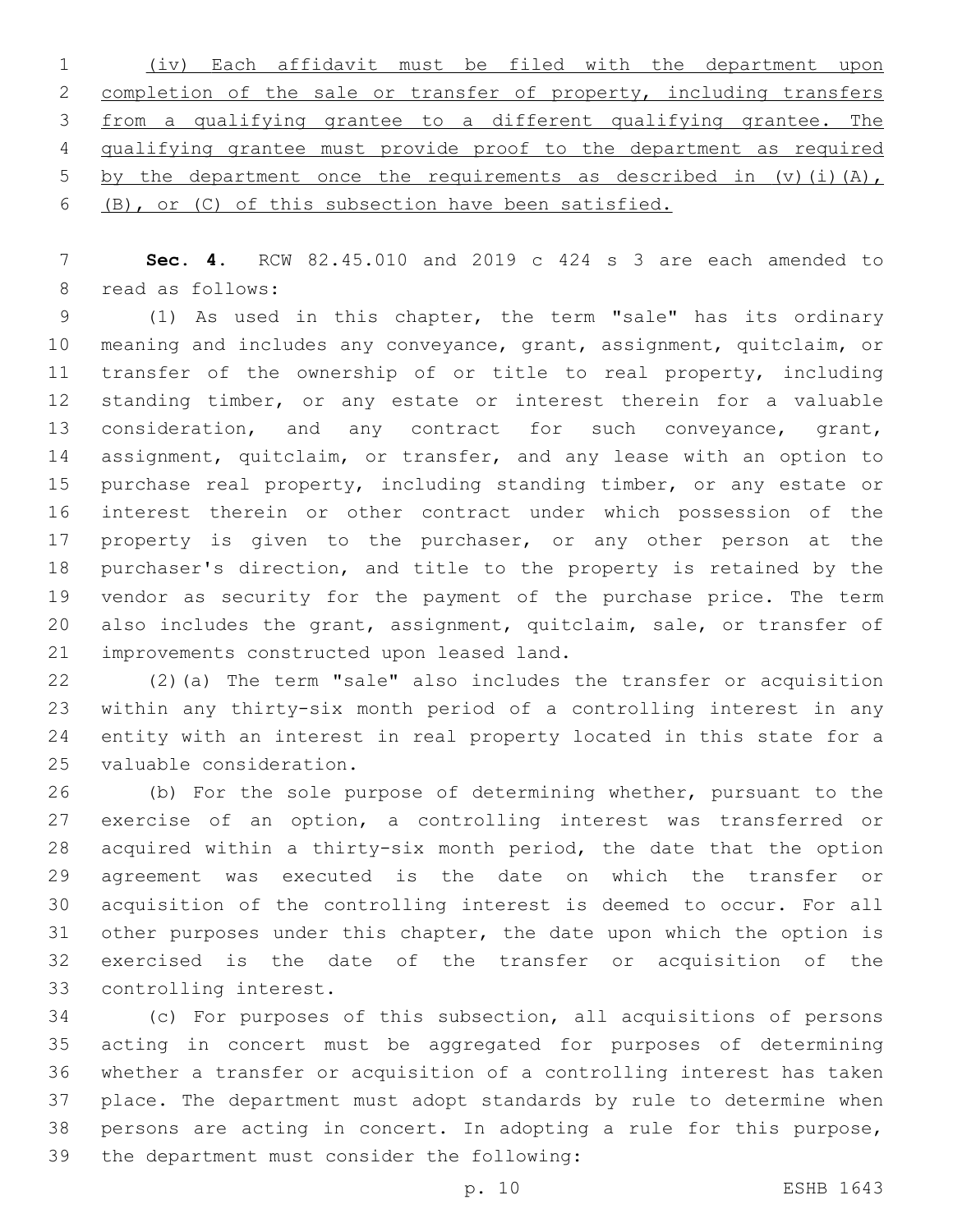(i) Persons must be treated as acting in concert when they have a relationship with each other such that one person influences or controls the actions of another through common ownership; and

 (ii) When persons are not commonly owned or controlled, they must be treated as acting in concert only when the unity with which the purchasers have negotiated and will consummate the transfer of ownership interests supports a finding that they are acting as a single entity. If the acquisitions are completely independent, with each purchaser buying without regard to the identity of the other purchasers, then the acquisitions are considered separate 11 acquisitions.

12 (3) The term "sale" does not include:

(a) A transfer by gift, devise, or inheritance.

 (b) A transfer by transfer on death deed, to the extent that it is not in satisfaction of a contractual obligation of the decedent 16 owed to the recipient of the property.

 (c) A transfer of any leasehold interest other than of the type 18 mentioned above.

 (d) A cancellation or forfeiture of a vendee's interest in a contract for the sale of real property, whether or not such contract contains a forfeiture clause, or deed in lieu of foreclosure of a 22 mortgage.

 (e) The partition of property by tenants in common by agreement 24 or as the result of a court decree.

 (f) The assignment of property or interest in property from one spouse or one domestic partner to the other spouse or other domestic partner in accordance with the terms of a decree of dissolution of marriage or state registered domestic partnership or in fulfillment 29 of a property settlement agreement.

 (g) The assignment or other transfer of a vendor's interest in a contract for the sale of real property, even though accompanied by a conveyance of the vendor's interest in the real property involved.

 (h) Transfers by appropriation or decree in condemnation proceedings brought by the United States, the state or any political 35 subdivision thereof, or a municipal corporation.

 (i) A mortgage or other transfer of an interest in real property merely to secure a debt, or the assignment thereof.

 (j) Any transfer or conveyance made pursuant to a deed of trust or an order of sale by the court in any mortgage, deed of trust, or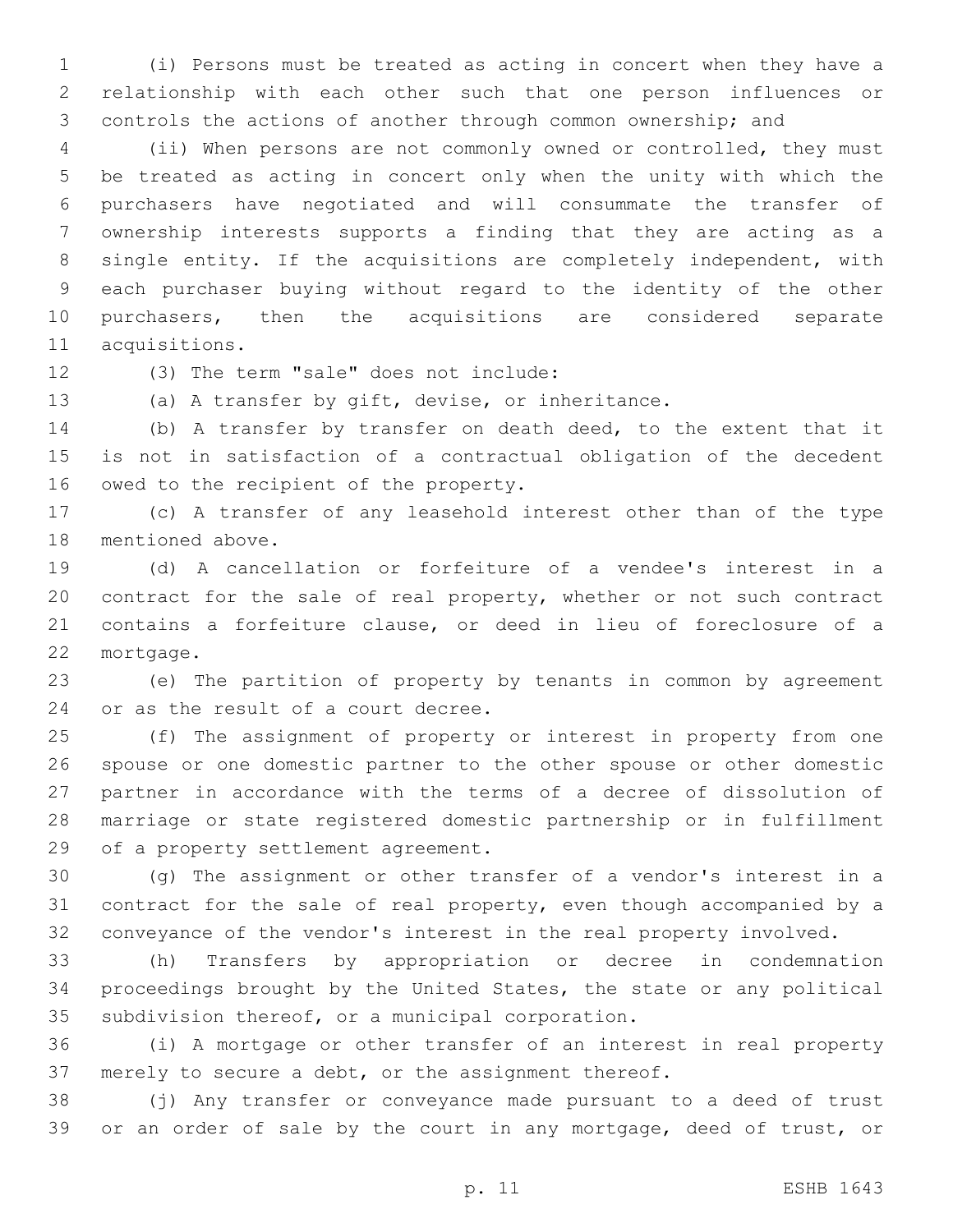lien foreclosure proceeding or upon execution of a judgment, or deed in lieu of foreclosure to satisfy a mortgage or deed of trust.

 (k) A conveyance to the federal housing administration or veterans administration by an authorized mortgagee made pursuant to a contract of insurance or guaranty with the federal housing administration or veterans administration.6

 (l) A transfer in compliance with the terms of any lease or contract upon which the tax as imposed by this chapter has been paid or where the lease or contract was entered into prior to the date 10 this tax was first imposed.

(m) The sale of any grave or lot in an established cemetery.

 (n) A sale by the United States, this state or any political subdivision thereof, or a municipal corporation of this state.

 (o) A sale to a regional transit authority or public corporation under RCW 81.112.320 under a sale/leaseback agreement under RCW 16 81.112.300.

 (p) A transfer of real property, however effected, if it consists of a mere change in identity or form of ownership of an entity where there is no change in the beneficial ownership. These include transfers to a corporation or partnership which is wholly owned by the transferor and/or the transferor's spouse or domestic partner or children of the transferor or the transferor's spouse or domestic partner. However, if thereafter such transferee corporation or 24 partnership voluntarily transfers such real property, or such transferor, spouse or domestic partner, or children of the transferor or the transferor's spouse or domestic partner voluntarily transfer stock in the transferee corporation or interest in the transferee partnership capital, as the case may be, to other than (i) the transferor and/or the transferor's spouse or domestic partner or children of the transferor or the transferor's spouse or domestic partner, (ii) a trust having the transferor and/or the transferor's spouse or domestic partner or children of the transferor or the transferor's spouse or domestic partner as the only beneficiaries at the time of the transfer to the trust, or (iii) a corporation or partnership wholly owned by the original transferor and/or the transferor's spouse or domestic partner or children of the transferor 37 or the transferor's spouse or domestic partner, within three years of the original transfer to which this exemption applies, and the tax on the subsequent transfer has not been paid within sixty days of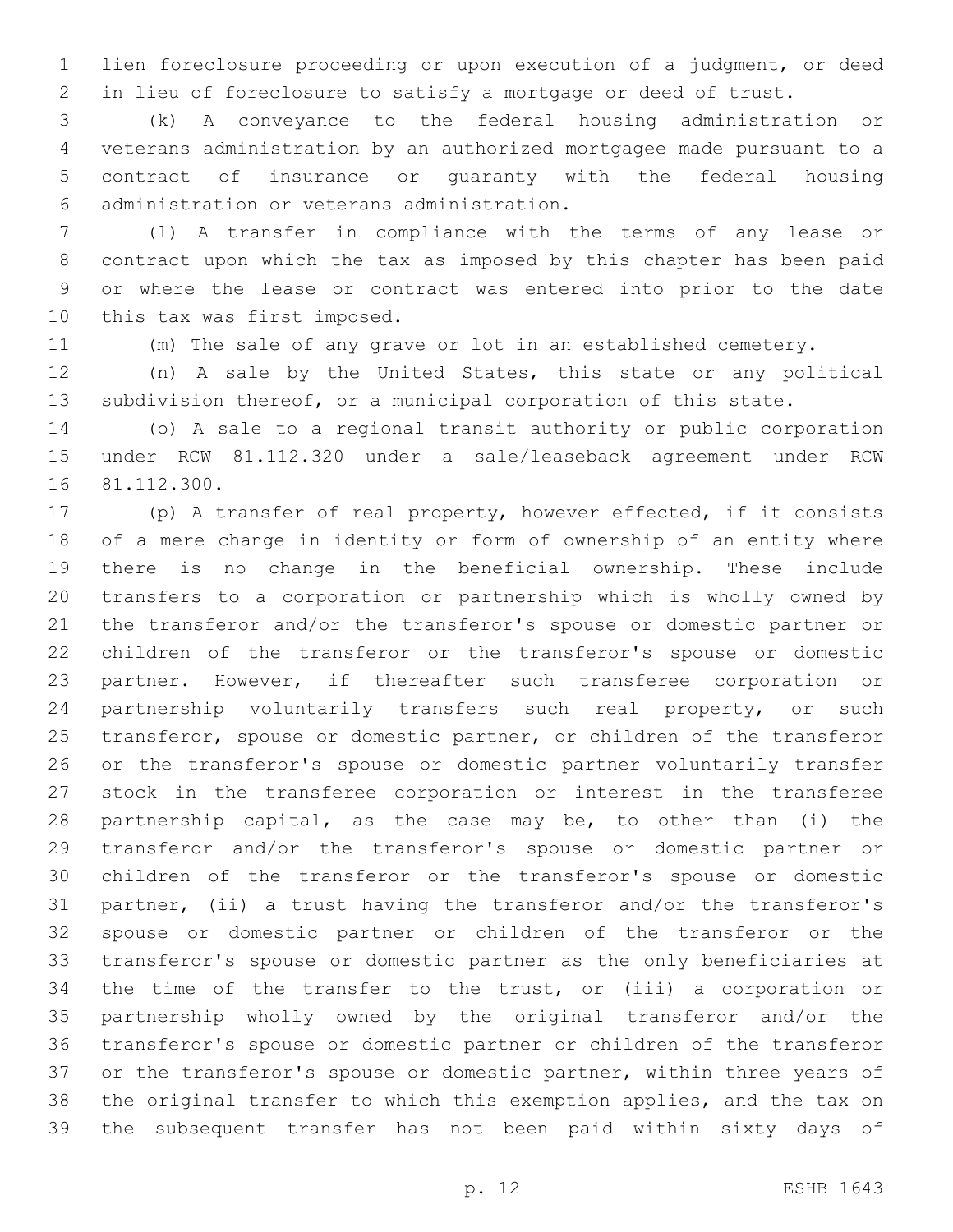becoming due, excise taxes become due and payable on the original 2 transfer as otherwise provided by law.

 (q)(i) A transfer that for federal income tax purposes does not involve the recognition of gain or loss for entity formation, liquidation or dissolution, and reorganization, including but not limited to nonrecognition of gain or loss because of application of 26 U.S.C. Sec. 332, 337, 351, 368(a)(1), 721, or 731 of the internal 8 revenue code of 1986, as amended.

 (ii) However, the transfer described in (q)(i) of this subsection cannot be preceded or followed within a thirty-six month period by another transfer or series of transfers, that, when combined with the otherwise exempt transfer or transfers described in (q)(i) of this subsection, results in the transfer of a controlling interest in the entity for valuable consideration, and in which one or more persons previously holding a controlling interest in the entity receive cash or property in exchange for any interest the person or persons acting in concert hold in the entity. This subsection (3)(q)(ii) does not apply to that part of the transfer involving property received that is the real property interest that the person or persons originally contributed to the entity or when one or more persons who did not contribute real property or belong to the entity at a time when real property was purchased receive cash or personal property in exchange for that person or persons' interest in the entity. The real estate 24 excise tax under this subsection  $(3)(q)(ii)$  is imposed upon the person or persons who previously held a controlling interest in the 26 entity.

 (r) A qualified sale of a manufactured/mobile home community, as defined in RCW 59.20.030, that takes place on or after June 12, 2008, 29 but before December 31, 2018.

 (s)(i) A transfer of a qualified low-income housing development or controlling interest in a qualified low-income housing development, unless, due to noncompliance with federal statutory requirements, the seller is subject to recapture, in whole or in part, of its allocated federal low-income housing tax credits within 35 the four years prior to the date of transfer.

 (ii) For purposes of this subsection (3)(s), "qualified low- income housing development" means real property and improvements in respect to which the seller or, in the case of a transfer of a controlling interest, the owner or beneficial owner, was allocated federal low-income housing tax credits authorized under 26 U.S.C.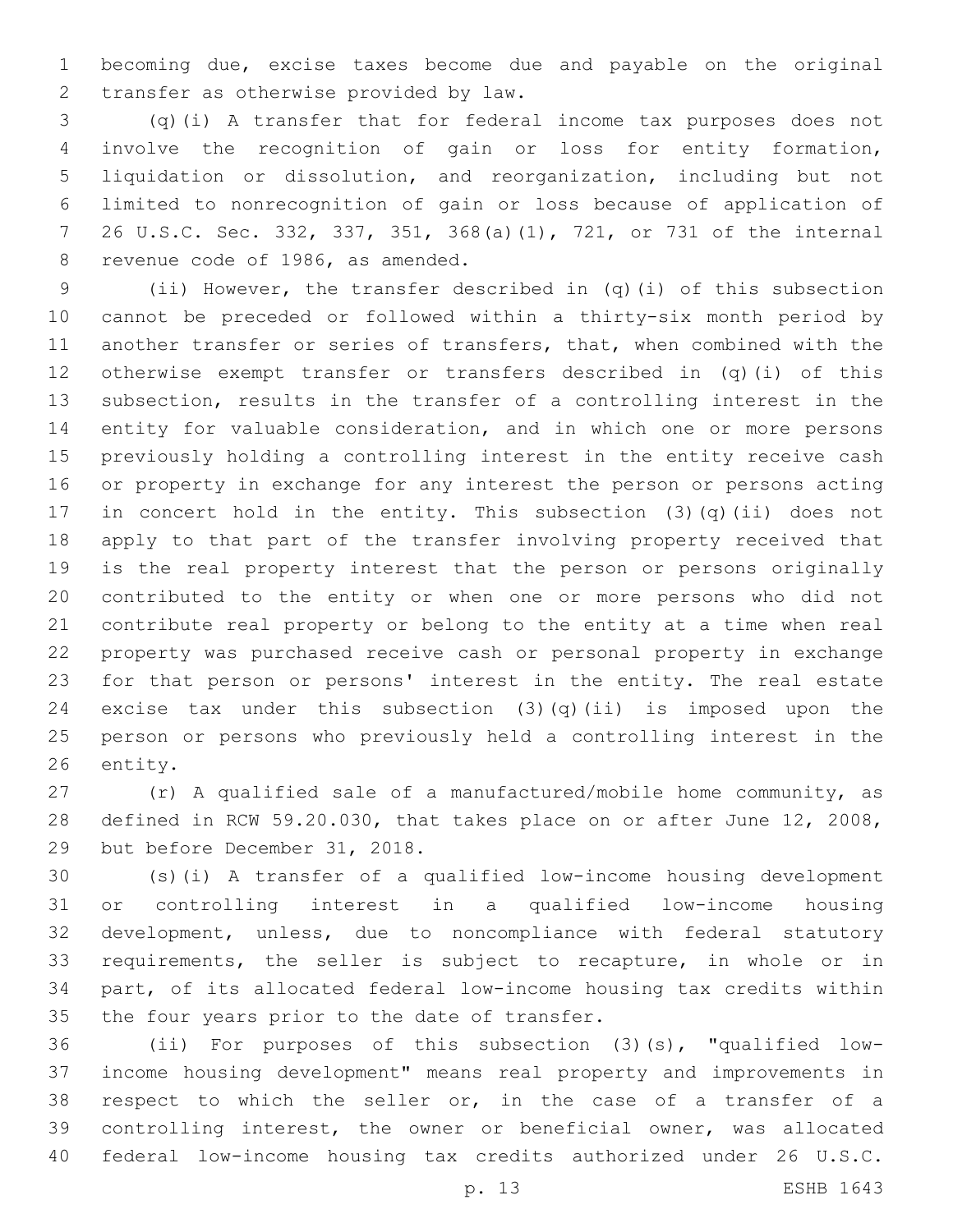Sec. 42 or successor statute, by the Washington state housing finance commission or successor state-authorized tax credit allocating 3 agency.

 (iii) This subsection (3)(s) does not apply to transfers of a qualified low-income housing development or controlling interest in a qualified low-income housing development occurring on or after July 1, 2035.7

 (iv) The Washington state housing finance commission, in consultation with the department, must gather data on: (A) The fiscal savings, if any, accruing to transferees as a result of the exemption 11 provided in this subsection (3)(s); (B) the extent to which transferors of qualified low-income housing developments receive consideration, including any assumption of debt, as part of a 14 transfer subject to the exemption provided in this subsection (3)(s); and (C) the continued use of the property for low-income housing. The Washington state housing finance commission must provide this information to the joint legislative audit and review committee. The committee must conduct a review of the tax preference created under this subsection (3)(s) in calendar year 2033, as required under 20 chapter 43.136 RCW.

 (t)(i) A qualified transfer of residential property by a legal representative of a person with developmental disabilities to a qualified entity subject to the following conditions:

 (A) The adult child with developmental disabilities of the transferor of the residential property must be allowed to reside in the residence or successor property so long as the placement is safe and appropriate as determined by the department of social and health 28 services;

 (B) The title to the residential property is conveyed without the receipt of consideration by the legal representative of a person with 31 developmental disabilities to a qualified entity;

 (C) The residential property must have no more than four living 33 units located on it; and

 (D) The residential property transferred must remain in continued use for fifty years by the qualified entity as supported living for persons with developmental disabilities by the qualified entity or successor entity. If the qualified entity sells or otherwise conveys ownership of the residential property the proceeds of the sale or conveyance must be used to acquire similar residential property and such similar residential property must be considered the successor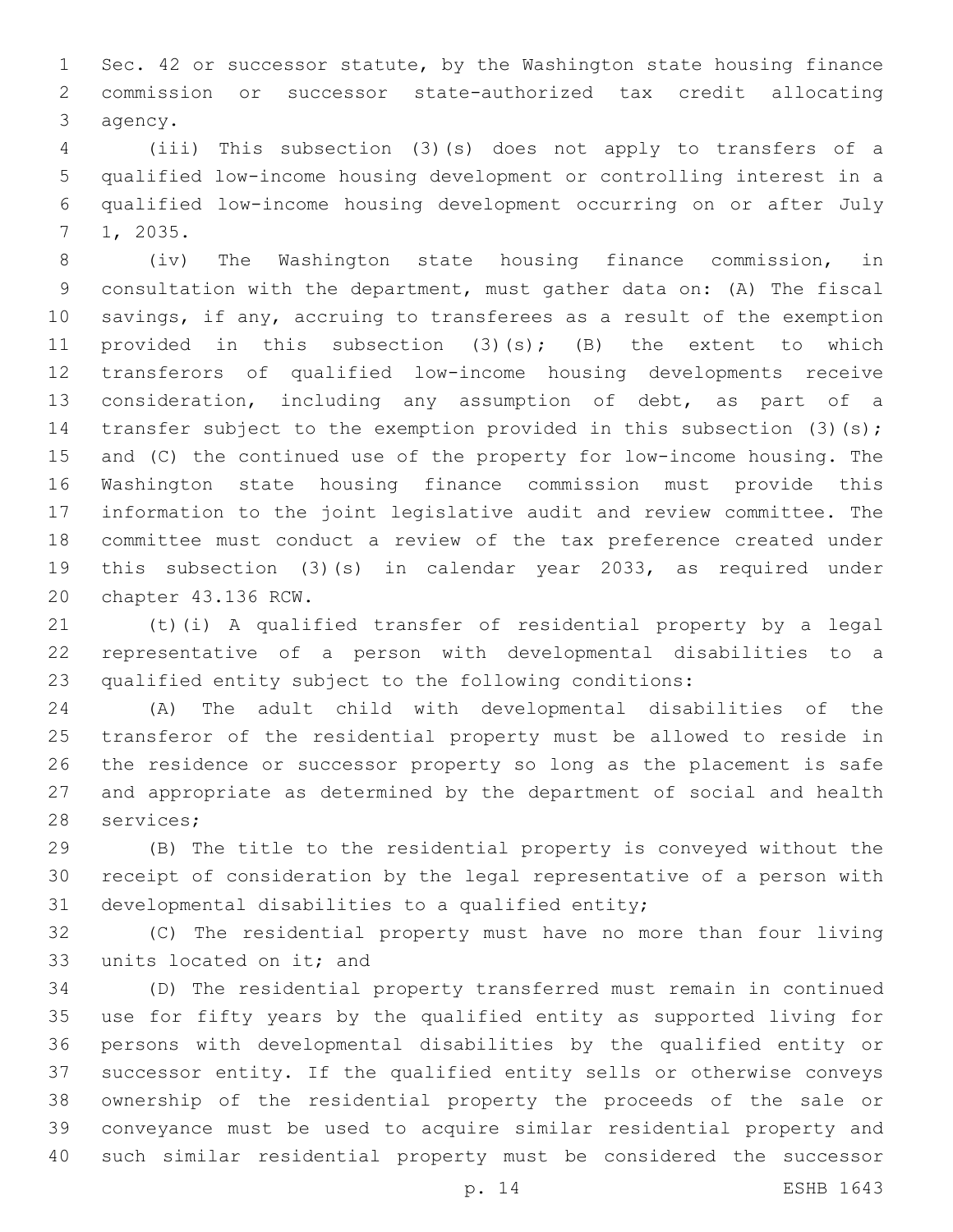for continued use. The property will not be considered in continued use if the department of social and health services finds that the property has failed, after a reasonable time to remedy, to meet any health and safety statutory or regulatory requirements. If the department of social and health services determines that the property fails to meet the requirements for continued use, the department of social and health services must notify the department and the real estate excise tax based on the value of the property at the time of the transfer into use as residential property for persons with developmental disabilities becomes immediately due and payable by the qualified entity. The tax due is not subject to penalties, fees, or 12 interest under this title.

 (ii) For the purposes of this subsection (3)(t) the definitions 14 in RCW 71A.10.020 apply.

15 (iii) A "qualified entity" is:

 (A) A nonprofit organization under Title 26 U.S.C. Sec. 501(c)(3) of the federal internal revenue code of 1986, as amended, as of June 7, 2018, or a subsidiary under the same taxpayer identification number that provides residential supported living for persons with 20 developmental disabilities; or

 (B) A nonprofit adult family home, as defined in RCW 70.128.010, that exclusively serves persons with developmental disabilities.

 (iv) In order to receive an exemption under this subsection (3)(t) an affidavit must be submitted by the transferor of the residential property and must include a copy of the transfer agreement and any other documentation as required by the department.

 (u)(i) A sale or transfer of real property to a qualifying grantee that uses the property for housing for low-income persons and receives or otherwise qualifies the property for an exemption from 30 real and personal property taxes under RCW 84.36.560, 84.36.049, 35.82.210, 35.21.755, or 84.36.010. For purposes of this subsection (3)(u), "qualifying grantee" means a nonprofit entity as defined in RCW 84.36.560, a nonprofit entity or qualified cooperative association as defined in RCW 84.36.049, a housing authority created under RCW 35.82.030 or 35.82.300, a public corporation established under RCW 35.21.660 or 35.21.730, or a county or municipal corporation. A qualifying grantee that is a county or municipal corporation must record a covenant at the time of transfer that prohibits using the property for any purpose other than for low-income housing for a period of at least 10 years. At a minimum, the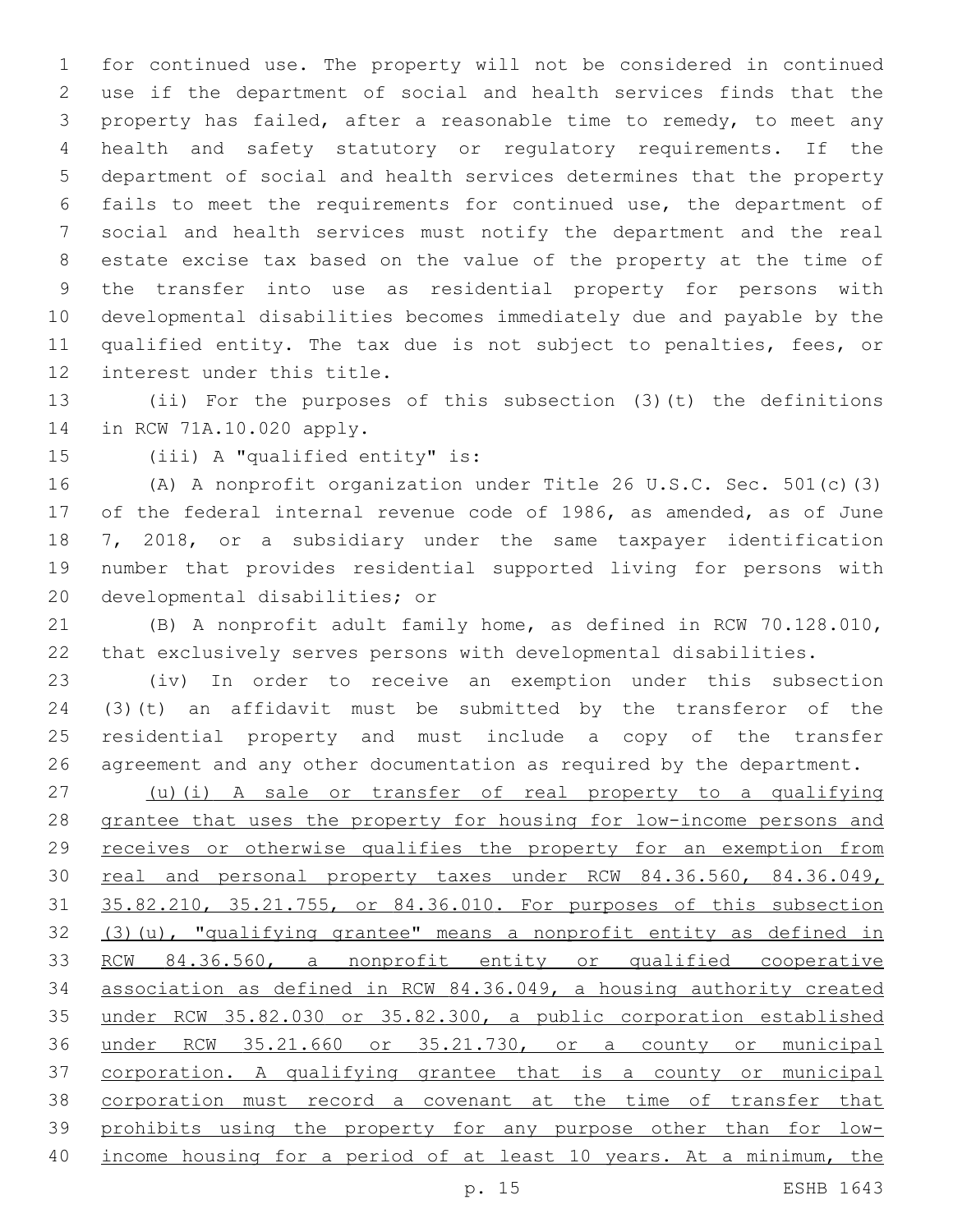| $\mathbf{1}$ | covenant must address price restrictions and household income limits    |
|--------------|-------------------------------------------------------------------------|
| 2            | for the low-income housing. A qualifying grantee must comply with the   |
| 3            | requirements described in (u)(i)(A), (B), or (C) of this subsection     |
| 4            | and must also certify, by affidavit at the time of sale or transfer,    |
| 5            | that it intends to comply with those requirements.                      |
| 6            | (A) If the qualifying grantee intends to operate existing housing       |
| 7            | on the property, within one year of the sale or transfer:               |
| 8            | (I) The qualifying grantee must receive or qualify the property         |
| $\mathsf 9$  | for a tax exemption under RCW 84.36.560, 84.36.049,                     |
| 10           | 35.82.210, 35.21.755, or 84.36.010; and                                 |
| 11           | (II) The property must be used as housing for low-income persons.       |
| 12           | (B) If the qualifying grantee intends to develop new housing on         |
| 13           | the site, within five years of the sale or transfer:                    |
| 14           | (I) The qualifying grantee must receive or qualify the property         |
| 15           | for a tax exemption under RCW 84.36.560, 84.36.049,                     |
| 16           | 35.82.210, 35.21.755, or 84.36.010; and                                 |
| 17           | (II) The property must be used as housing for low-income persons.       |
| 18           | (C) If the qualifying grantee intends to substantially                  |
| 19           | rehabilitate the premises as defined in RCW 59.18.200, within three     |
| 20           | years:                                                                  |
| 21           | (I) The qualifying grantee must receive or qualify the property         |
| 22           | for a tax exemption under RCW 84.36.560, 84.36.049,                     |
| 23           | 35.82.210, 35.21.755, or 84.36.010; and                                 |
| 24           | (II) The property must be used as housing for low-income persons.       |
| 25           | (ii) If the qualifying grantee fails to satisfy the requirements        |
| 26           | described in (u)(i)(A), (B), or (C) of this subsection, within the      |
| 27           | timelines described in (u)(i)(A), (B), or (C) of this subsection, the   |
| 28           | qualifying grantee must pay the tax that would have otherwise been      |
| 29           | due at the time of initial transfer, plus interest calculated from      |
| 30           | the date of initial transfer pursuant to RCW 82.32.050.                 |
| 31           | (iii) If a qualifying grantee transfers the property to a               |
| 32           | different qualifying grantee within the original timelines described    |
| 33           | in (u)(i)(A), $(B)$ , or (C) of this subsection, neither the original   |
| 34           | qualifying grantee nor the new qualifying grantee is required to pay    |
| 35           | the tax, so long as the new qualifying grantee satisfies the            |
| 36           | requirements as described in (u)(i)(A), (B), or (C) of this             |
| 37           | subsection within the exemption period of the initial transfer. If      |
| 38           | the new qualifying grantee fails to satisfy the requirements            |
| 39           | described in (u)(i)(A), $(B)$ , or (C) of this subsection, only the new |
| 40           | qualifying grantee is liable for the payment of taxes required by       |